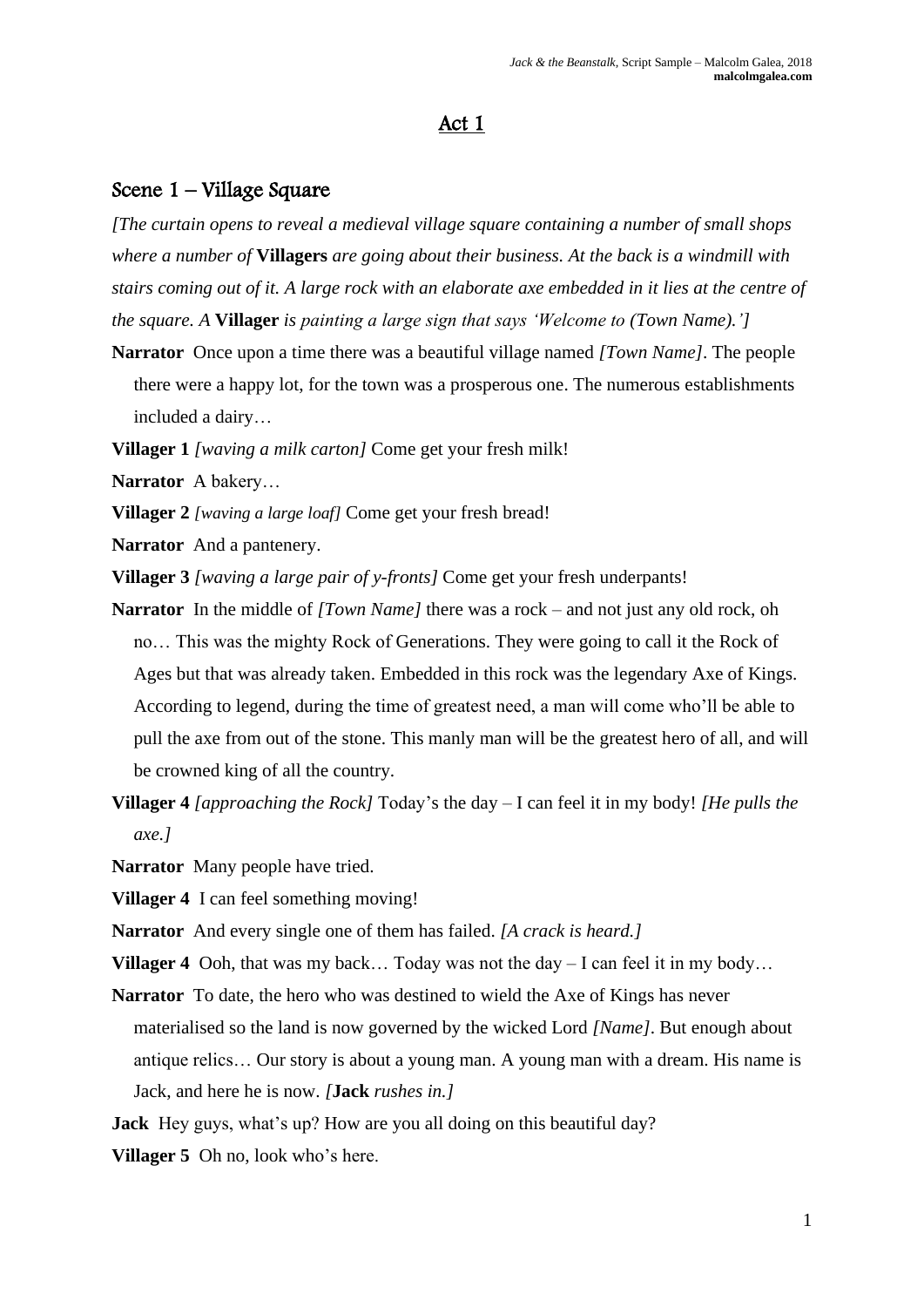**Narrator** Even though his family was the poorest in *[Town Name]*, for some reason Jack was always happy and cheerful.

**Jack** That's right!

**Narrator** Everyone found this very annoying and that's why nobody really liked him.

**Jack** What? That's not true. You guys all love me, don't you?

**Villagers** *[adlib: no, go away, we hate you, what gave you that idea, why do you even exist…]*

**Jack** See?

**Narrator** Right. However, he did have a dream. And the story you're about to see was borne out of this young man's foolish, foolish dream. *[He exits.]*

**Jack** Well… would you guys like to know what my dream is?

**Audience** Yes.

**Jack** Would you?

**Audience** Yes!

**Jack** You see, ever since I was very little I've always dreamed of becoming a mighty knight. *[The* **Villagers** *start laughing.]* What is it guys?

**Villager 6** You? A knight? Ha, fat chance!

**Villager 7** To be a knight, you need to be noble and rich.

**Villager 8** Yeah, and you're a dirt-poor peasant!

**Jack** Wow, that's really harsh. What do you think guys; should I listen to them and give up on my dream?

**Audience** No!

**Jack** I'm glad you think so! Now if only there was some convenient way I can show them all that I could be a mighty knight… *[A gloomy fanfare is heard as* **Fleshcreep** *and*  **Skincrawl** *skulk in holding pole-arms and a scroll.]* Oh boy, it's Lord *[Name]*'s spooky henchmen Fleshcreep and Skincrawl.

**Skincrawl** Greetings good cccitizens of *[Town Name]*.

**Fleshcreep** Have you all been behaving?

**Villagers** Yes, we have.

**Skincrawl** Good... And what about you out there? Have you been behaving as well?

**Audience** *[reacts]*

**Skincrawl** You'd better not be naughty. Otherwise, we have ways of making you sssuffer! **Audience** *[reacts]*

**Fleshcreep** Don't you dare boo at us, you pathetic little worms!